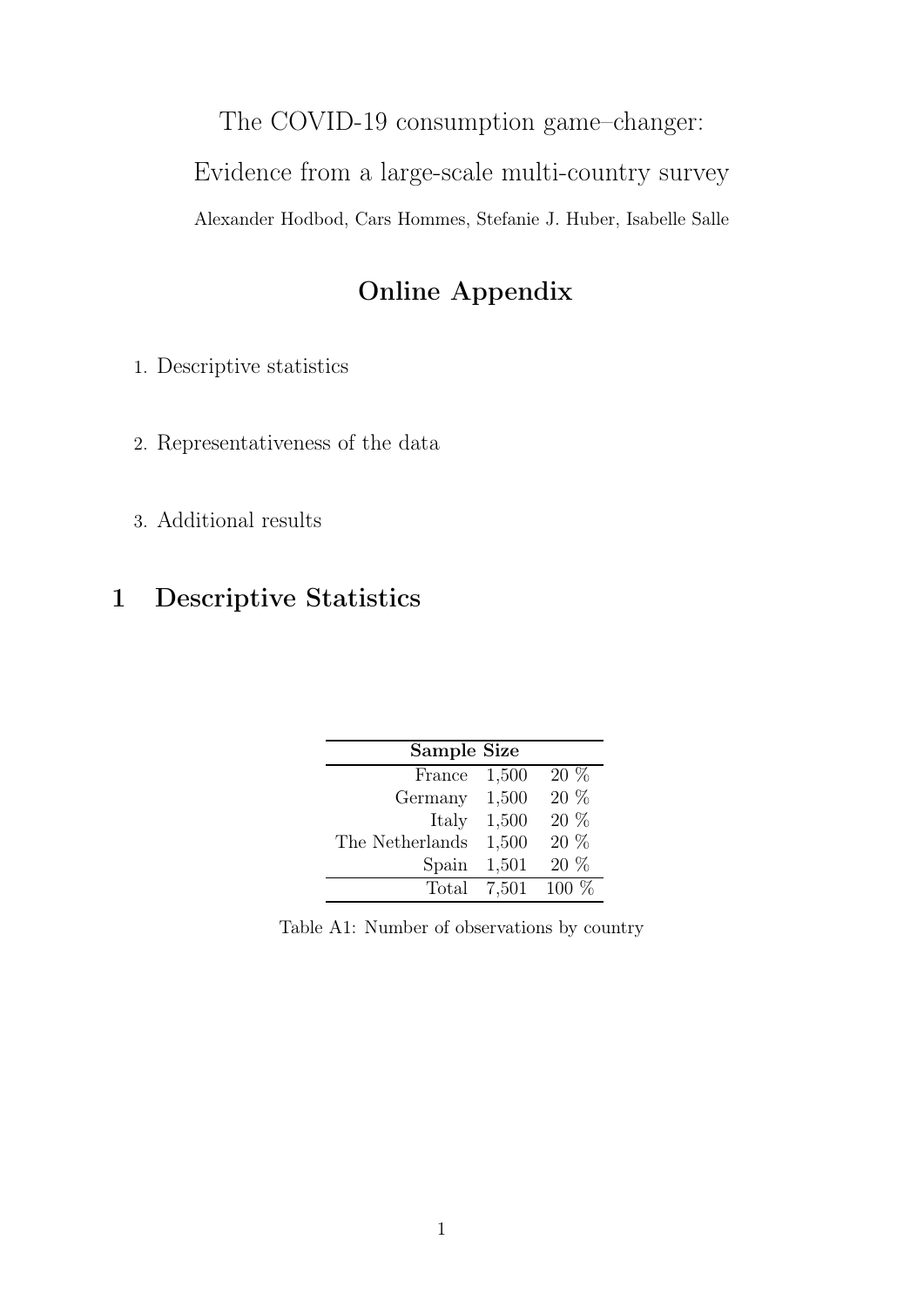| Country     |             |       |      |          | household size |       |                 | education |          |
|-------------|-------------|-------|------|----------|----------------|-------|-----------------|-----------|----------|
|             |             | age   | male | children | adults         | total | $_{\text{low}}$ | middle    | high     |
|             |             | (1)   | (2)  | (3)      | (4)            | (5)   | (6)             | (7)       | (8)      |
| France      | mean        | 50.85 | 0.48 | 1.43     | 1.06           | 2.4   | 0.25            | 0.44      | 0.31     |
|             | st. dev     | 17.90 | 0.50 | 0.78     | 0.88           | 1.16  | 0.43            | 0.5       | 0.46     |
|             | N           | 1500  | 1500 | 1176     | 1500           | 1500  | 1500            | 1500      | 1500     |
|             |             |       |      |          |                |       |                 |           |          |
| Germany     | mean        | 50.97 | 0.49 | 1.37     | $\,0.94$       | 2.21  | $0.2\,$         | 0.55      | $0.25\,$ |
|             | st. dev     | 17.04 | 0.50 | 0.76     | 0.86           | 1.13  | 0.40            | 0.50      | 0.43     |
|             | $\mathbf N$ | 1500  | 1496 | 1106     | 1500           | 1500  | 1500            | 1500      | 1500     |
|             |             |       |      |          |                |       |                 |           |          |
| Italy       | mean        | 50.44 | 0.49 | 1.44     | 1.56           | 2.96  | 0.41            | 0.43      | 0.17     |
|             | st. dev     | 16.91 | 0.50 | 0.75     | 0.99           | 1.14  | 0.49            | 0.49      | 0.37     |
|             | N           | 1500  | 1499 | 1380     | 1500           | 1500  | 1500            | 1500      | 1500     |
|             |             |       |      |          |                |       |                 |           |          |
| The         | mean        | 50.24 | 0.50 | 1.41     | 1.02           | 2.33  | 0.26            | 0.41      | 0.32     |
| Netherlands | st. dev     | 17.23 | 0.50 | 0.85     | 0.99           | 1.25  | 0.44            | 0.49      | 0.47     |
|             | N           | 1500  | 1500 | 1109     | 1500           | 1500  | 1500            | 1500      | 1500     |
|             |             |       |      |          |                |       |                 |           |          |
| Spain       | mean        | 48.49 | 0.49 | 1.46     | 1.53           | 2.96  | 0.41            | 0.26      | 0.34     |
|             | st. dev     | 15.39 | 0.50 | 0.76     | 0.98           | 1.15  | 0.49            | 0.44      | 0.47     |
|             | N           | 1501  | 1500 | 1377     | 1501           | 1501  | 1501            | 1501      | 1501     |
|             |             |       |      |          |                |       |                 |           |          |
| Total       | mean        | 50.2  | 0.49 | 1.42     | 1.22           | 2.57  | 0.31            | 0.42      | 0.28     |
|             | st. dev     | 16.93 | 0.50 | 0.78     | 0.98           | 1.21  | 0.46            | 0.49      | 0.45     |
|             | Ν           | 7501  | 7495 | 6148     | 7501           | 7501  | 7501            | 7501      | 7501     |

Notes: Column (1) reports the average age of the household, Column (2) the fraction of male households. Column (3)-(5) report the households' average number of children younger than 14 years, the average number of adults, and the average number of people within a household. Columns (6)-(8) report the fraction of households having attained low, middle, and high education levels, respectively.

Table A2: Descriptive socio-economic statistics by country I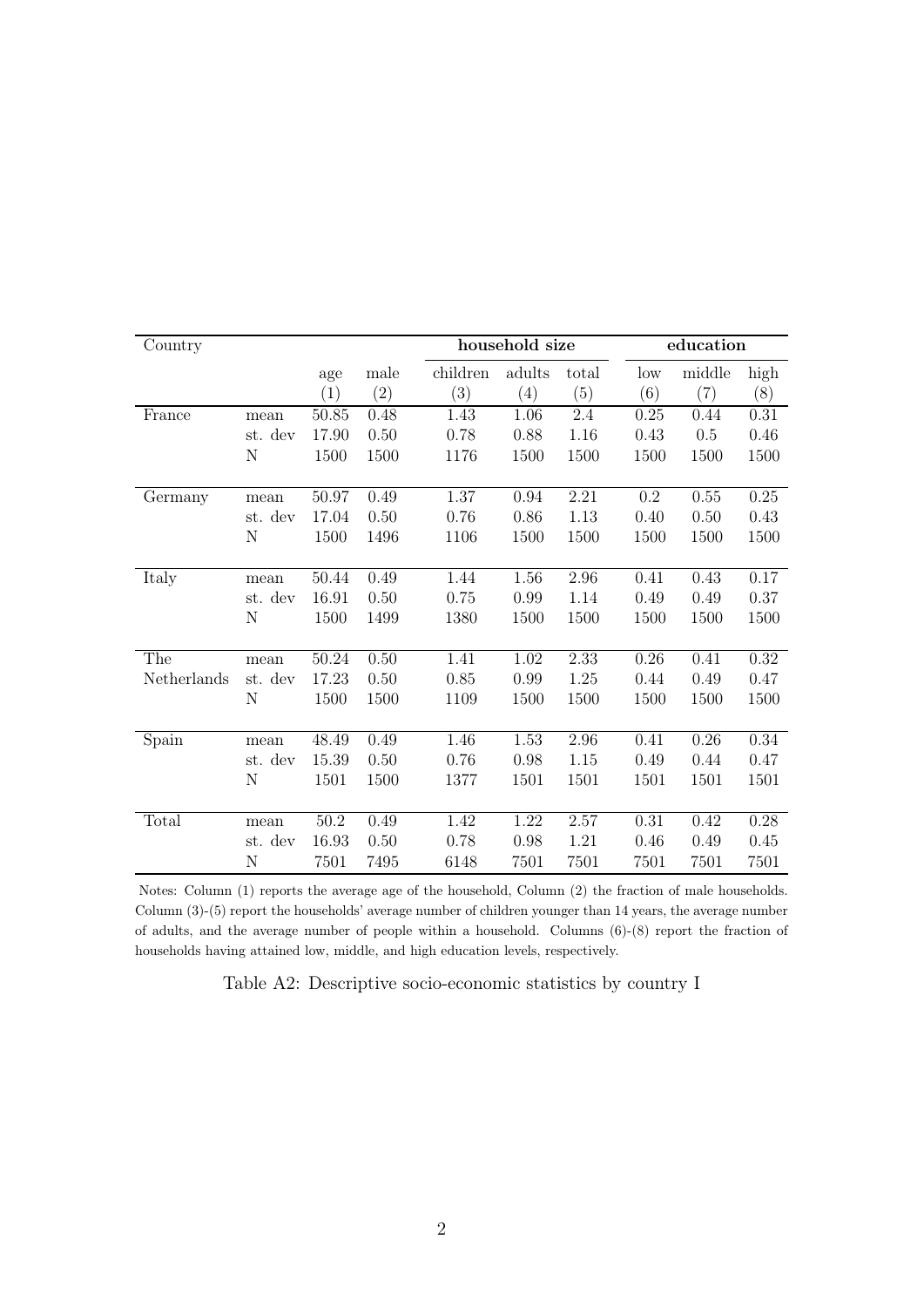| Country     |         |            |                                        | employment statistics |                               |         | financial statistics   |
|-------------|---------|------------|----------------------------------------|-----------------------|-------------------------------|---------|------------------------|
|             |         | employment | $\operatorname{not}$ in<br>labor force | unemployment<br>rate  | past spell of<br>unemployment | savings | income<br>satisfaction |
|             |         | (1)        | (2)                                    | (3)                   | (4)                           | (5)     | (6)                    |
| France      | mean    | 0.5        | 0.45                                   | 0.06                  | 0.19                          | 0.65    | 3.16                   |
|             | st. dev | $0.5\,$    | $0.5\,$                                | $0.23\,$              | 0.39                          | 0.48    | $1.23\,$               |
|             | N       | 1443       | 1443                                   | 1443                  | 1481                          | 1351    | 1469                   |
| Germany     | mean    | 0.54       | 0.43                                   | 0.03                  | 0.13                          | 0.69    | $\overline{3.3}$       |
|             | st. dev | 0.5        | 0.49                                   | 0.17                  | 0.34                          | 0.46    | 1.19                   |
|             | N       | 1460       | 1460                                   | 1460                  | 1470                          | 1354    | 1454                   |
| Italy       | mean    | 0.4        | 0.48                                   | 0.12                  | 0.3                           | 0.64    | 2.59                   |
|             | st. dev | 0.49       | 0.5                                    | 0.32                  | 0.46                          | 0.48    | 1.04                   |
|             | N       | 1426       | 1426                                   | 1426                  | 1468                          | 1270    | 1451                   |
| The         | mean    | 0.47       | 0.47                                   | 0.05                  | 0.19                          | 0.67    | $3.51\,$               |
| Netherlands | st. dev | $0.5\,$    | $0.5\,$                                | 0.22                  | 0.4                           | 0.47    | 1.19                   |
|             | N       | 1454       | 1454                                   | 1454                  | 1473                          | 1268    | 1456                   |
| Spain       | mean    | 0.55       | 0.32                                   | 0.13                  | 0.39                          | 0.64    | 3.03                   |
|             | st. dev | 0.5        | 0.47                                   | $0.34\,$              | 0.49                          | 0.48    | 1.16                   |
|             | N       | 1464       | 1464                                   | 1464                  | 1471                          | 1295    | 1455                   |
| Total       | mean    | 0.49       | 0.43                                   | 0.08                  | 0.24                          | 0.66    | 3.12                   |
|             | st. dev | 0.5        | $0.5\,$                                | 0.27                  | 0.43                          | 0.47    | $1.2\,$                |
|             | N       | 7247       | 7247                                   | 7247                  | 7363                          | 6538    | 7285                   |

Notes: Column (1) reports the fraction of households in paid work, Column (2) the fraction not being part of the labor force, and Column (3) the fraction being unemployed. Column (4) reports the fraction of households having experienced an unemployment spell over the past 5 years. The survey question is "Have you been unemployed and seeking work for more than 3 months in the last 5 years?". Column (5) reports the fraction of households that have the ability to make an unexpected payment of one-month of income. The survey question is "Does your household have savings (excluding the value of your home) worth at least one month of the total net income of your household?" (1=yes, 0=no). Column (6) reports households' perception of how they cope financially with their income. The survey question is "Which of these descriptions comes closest to how you feel about your household's income nowadays?" The variable is numeric, 5 categories: 1= Very difficult on present income and insufficient to cover all the expenses;  $2=$  Difficult on present income;  $3=$  Coping on present income;  $4=$  Living comfortably on present income, but unable to save;  $5=$ Living comfortably on present income and able to save.

Table A3: Descriptive employment and financial statistics by country II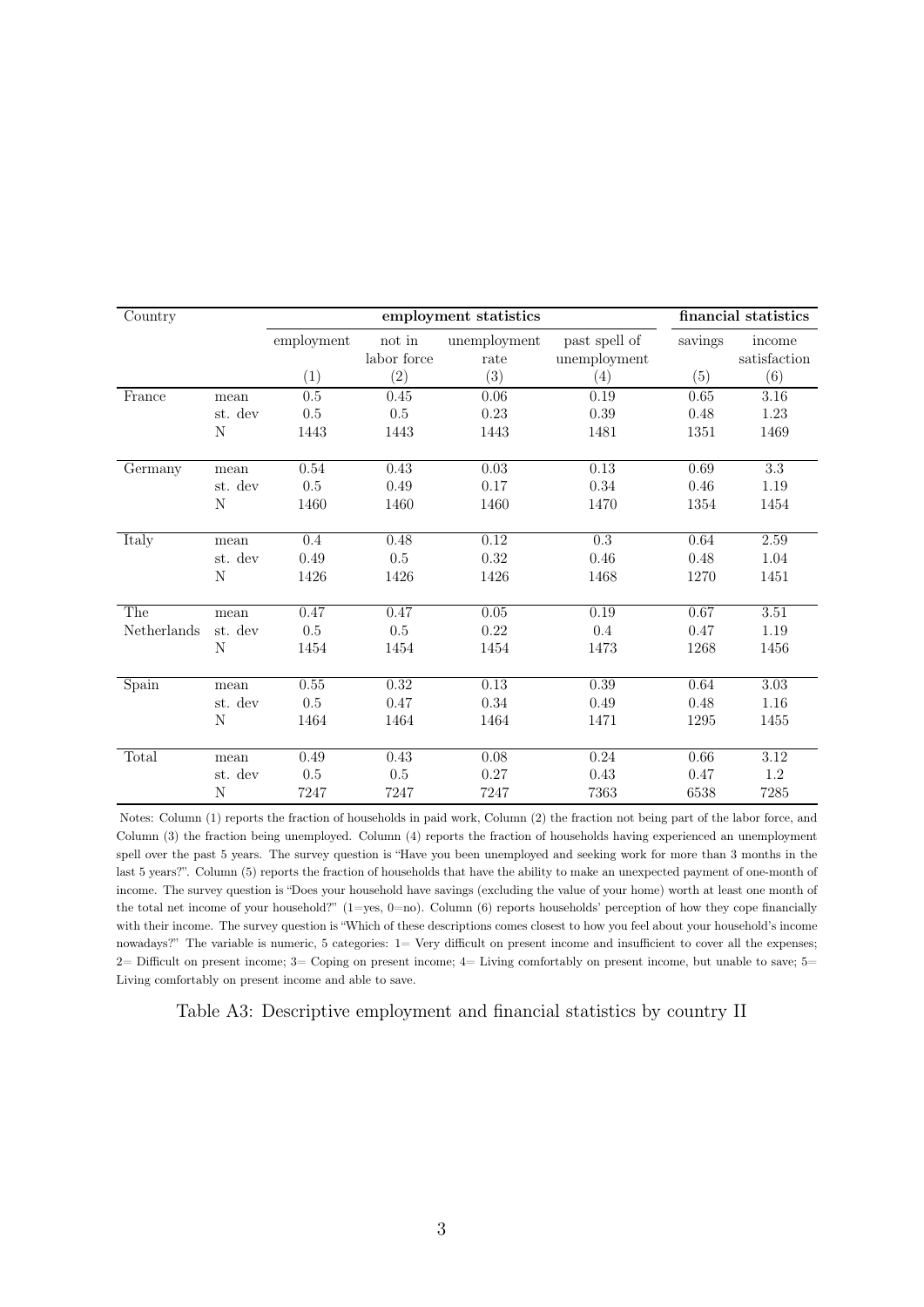| Country         | mean | st. dev | p10 | p25 | p50 | p75 | p90 |      |
|-----------------|------|---------|-----|-----|-----|-----|-----|------|
| France          | 5.44 | 2.79    |     | 3   | 6   |     | 9   | 1384 |
| Germany         | 5.60 | 2.81    |     | 3   | 6   |     | 9   | 1329 |
| Italy           | 5.83 | 2.62    | 2   | 4   | 6   | 8   | 9   | 1369 |
| The Netherlands | 6.08 | 2.70    | 2   | 4   | 6   | 8   | 10  | 1283 |
| Spain           | 6.03 | 2.78    | 2   | 4   | 6   | 9   | 10  | 1323 |
| Total           | 5.79 | 2.75    | 2   | 4   | 6   | 8   | 10  | 6688 |

Notes: The survey question is "Can you tell us which value describes your household's yearly total income, after tax and compulsory deductions, from all sources?" The reported income is then equivalized using the OECD formula on the grounds of family composition and compared with the empirical equivalized household income distribution in the given country to attribute the respondent to one of the 10 income deciles. The variable is then numeric, 10 categories. The non-adjusted income brackets are: In France: 1= Less than 13,300 euros; 2= Between 13,301 and 19,800 euros; 3= Between 19,801 and 23,000 euros;  $4=$  Between 23,001 and 26,700 euros;  $5=$  Between 26,701 and 30,600 euros; 6= Between 30,601 and 34,900 euros; 7= Between 34,901 and 39,200 euros; 8= Between 39,201 and 44,800 euros; 9= Between 44,801 and 54,100 euros; 10= More than 54,100 euros.

In Germany: 1= Less than 13,670 euros; 2= Between 13,671 and 18,740 euros; 3= Between 18,741 and 23,360 euros;  $4=$  Between 23,361 and 27,910 euros;  $5=$  Between 27,911 and 32,900 euros; 6= Between 32,901 and 38,420 euros; 7= Between 38,421 and 45,040 euros; 8= Between 45,041 and 53,680 euros; 9= Between 53,681 and 68,030 euros; 10= More than 68,030 euros.

In Italy: 1= Less than 9,000 euros; 2= Between 9,001 and 14,000 euros; 3= Between 14,001 and 17,500 euros; 4= Between 17,501 and 21,000 euros; 5= Between 21,001 and 25,000 euros; 6= Between 25,001 and 29,500 euros; 7= Between 29,501 and 36,000 euros; 8 = Between 36,001 and 43,500 euros; 9 = Between 43,501 and 56,000 euros; 10 = More than 56,000 euros.

In The Netherlands:  $1 =$  Less than 13,000 euros;  $2 =$  Between 13,001 and 17,000 euros; 3= Between 17,001 and 20,000 euros; 4= Between 20,001 and 24,000 euros; 5= Between 24,001 and 28,000 euros;  $6=$  Between 28,001 and 33,000 euros;  $7=$  Between 33,001 and 39,000 euros; 8= Between 39,001 and 46,000 euros; 9= Between 46,001 and 58,000 euros; 10= More than 58,000 euros.

In Spain: 1= Less than 9,350 euros; 2= Between 9,350 and 12,000 euros; 3= Between 12,001 and 15,000 euros; 4= Between 15,001 and 18,000 euros; 5= Between 18,001 and 21,600 euros; 6= Between 21,601 and 26,400 euros; 7= Between 26,401 and 30,000 euros; 8 = Between 30,001 and 34,200 euros; 9 = Between 34,201 and 44,400 euros; 10 More than 44,400 euros.

Table A4: Descriptive household income statistics by country III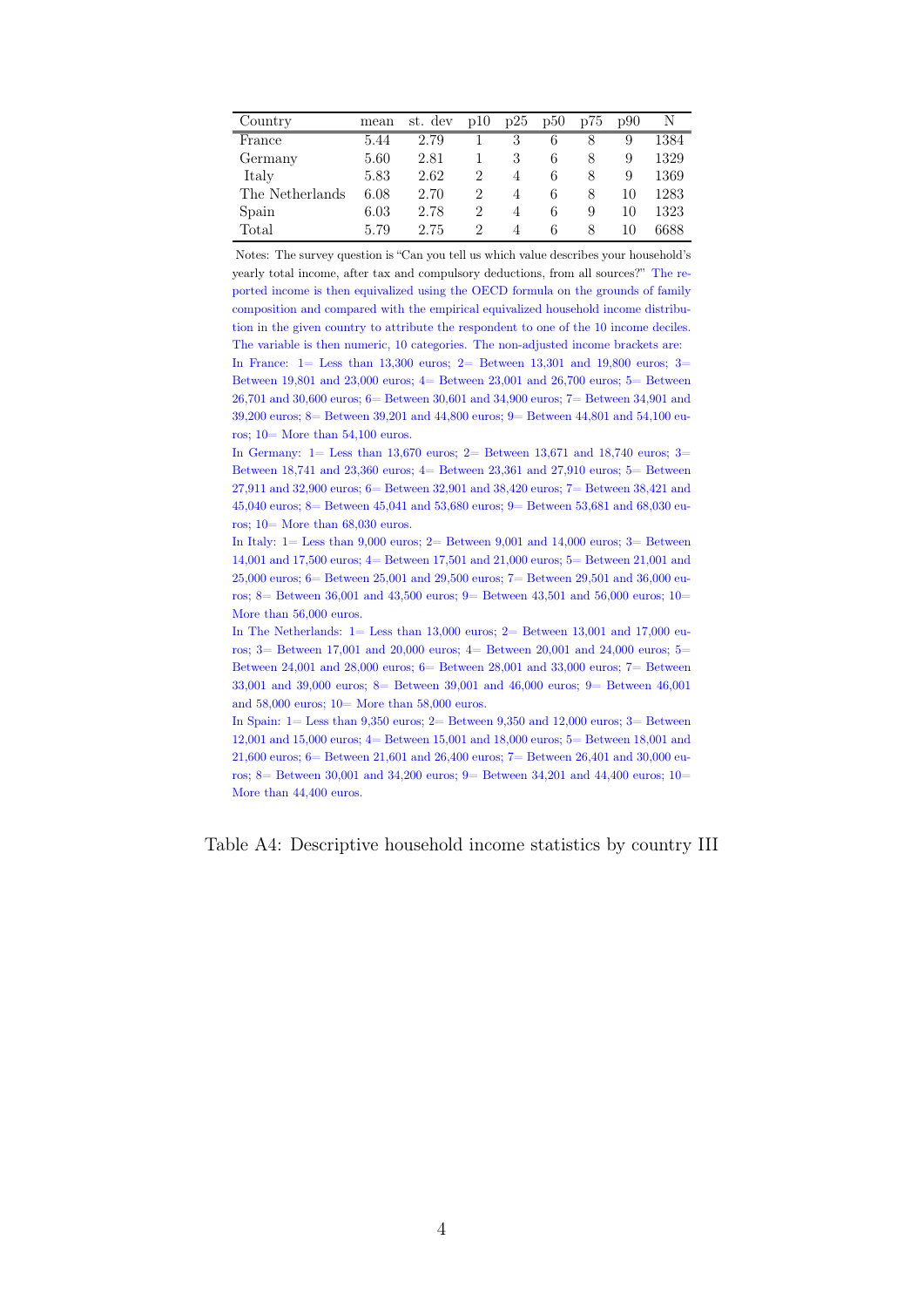|                         |        |        | worry finance worry job past unemployment | unemployment |
|-------------------------|--------|--------|-------------------------------------------|--------------|
|                         |        |        | experience                                | prediction   |
| worry finance           | 1.0000 |        |                                           |              |
| worry job               | 0.5538 | 1.0000 |                                           |              |
| past unemployment       | 0.2159 | 0.3127 | 1.0000                                    |              |
| unemployment prediction | 0.2409 | 0.2548 | 0.1714                                    | 1.0000       |

Notes: Worry finance is measured by the survey question is "How concerned are you about the effects that the coronavirus might have for the financial situation your household?" Answer options: 0-10. 0 (= not at all concerned) to 10 (= extremely concerned). Worry job is measured by the survey question is "How worried are you about losing your job in the near future?" Answer options:  $1-3$ .  $1=$  not worried;  $2=$  somewhat worried;  $3=$  very worried. Past unemployment experience measured by the survey question is "Have you been unemployed and seeking work for more than 3 months in the last 5 years?" Answer options: yes/no. Unemployment prediction is measured using the two survey questions "Please indicate what you think the unemployment rate was before the crisis in your country" (point prediction) and "Please indicate what you think the unemployment rate will be in your country in one year from now" (point prediction). We use the difference of the two unemployment point predictions (one year from now – before the crisis).

Table A5: Correlations of explanatory variables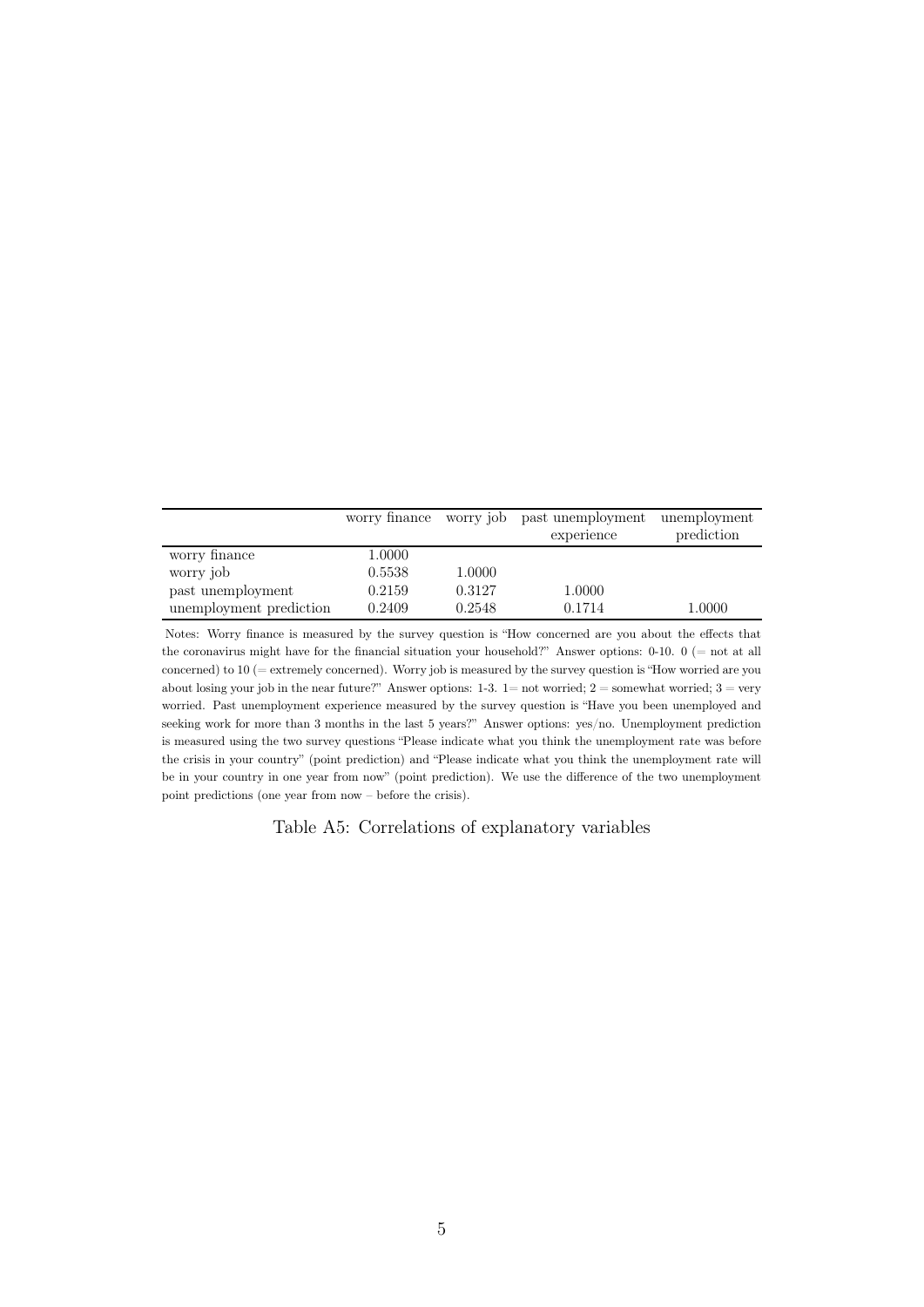## 2 Representativeness of the data

This section investigates the representativeness of our sample. We have set 'hard quotas' for the dimensions of gender, age, education, and region of residence. Appendix Table A6, A7 and A8 compare the key socio-economic characteristics of the samples to nationally representative statistics from Eurostat and the OECD. Appendix Table A6 and A7 show that our sample matches the nationally representative statistics in all five countries when comparing the gender distribution between men and women, the age distribution, the distribution on educational attainment, as well as the region of residence.

In addition, occupation and income were set as 'soft quotas', which means that there could be some flexibility, up to 10 p.p., in achieving the required distributions. Appendix Table A8 shows that the sample distribution is hence roughly comparable to the employment distribution across occupational groups in the EU (Q3 2020), although some categories (e.g., "Clerical support workers" and "Service and sales workers" occupations) are over-represented. However, it is important to note that our response rate for the occupational employment question was low (missing values: 3,931/7,501), hence the discrepancy. Figure A12 reports on the representativeness of our sample along the income dimension. In most countries, the high-income category is underrepresented—the undercoverage of top incomes (the missing rich) is a known issue in the literture of household finance and often the case in household surveys.

Furthermore, we have also looked into the representativeness of our sample beyond these five dimensions. When it comes to household size, our sample includes slightly larger households compared to the national statistics from Eurostat. This observation holds in all countries. The unemployment rate from Eurostat for June 2020 differs slightly to the July 2020 unemployment rate prevailing in our sample. One explanation for this could be the different measurement of the unemployment rate between the sample and the nationally representative statistics and the difference age spans considered. For the sample, the unemployment rate measures the fraction of unemployed respondents (aged 18-74). It includes individuals that are actively looking for a job and those who want a job but who are not actively looking for one. However, Eurostat defines unemployed persons as persons aged 15 to 74 who are without work, are available to start work within the next two weeks, and have actively sought employment at some time during the previous four weeks. The unemployment rate is the number of people unemployed as a percentage of the labor force. In June 2020, the unemployment rate in the Euro area was 8.0 percent compared to 8.2 percent for our whole sample in July 2020. (Source: Eurostat; [unertm]).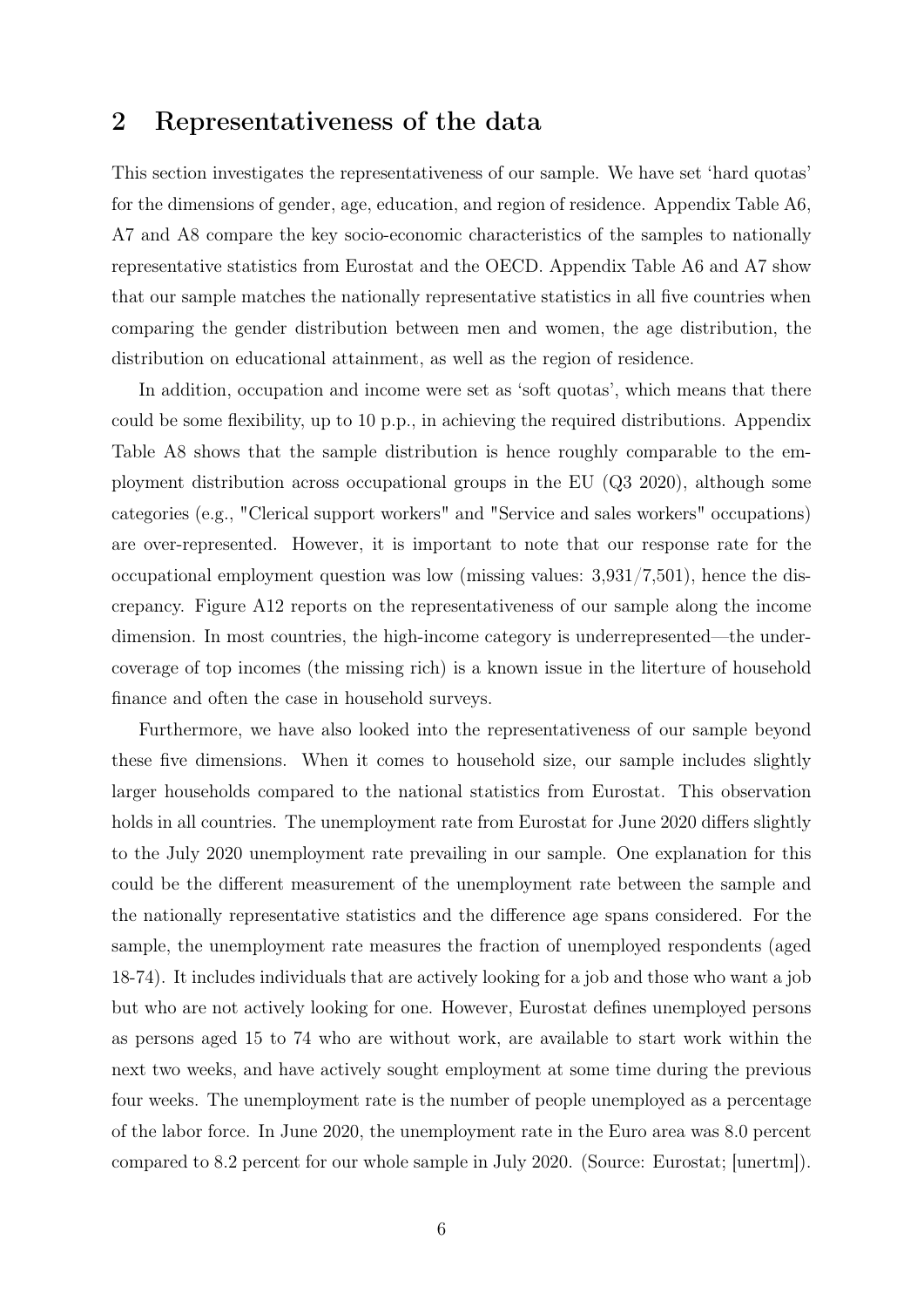|                                                                                                                                                                                                                                                                                                                                                                                                                                                                                                                                                                                                                                                                                                                                                                                                                                                                                                                                                                                                                                                                                                                                                                                                                                                                                                                                       |                | <b>FRA</b>                        |                | DEU             |                            | <b>CTN</b>                                                                                                                                                                                                                                                      |                 | IТА             |                | ESP                 |
|---------------------------------------------------------------------------------------------------------------------------------------------------------------------------------------------------------------------------------------------------------------------------------------------------------------------------------------------------------------------------------------------------------------------------------------------------------------------------------------------------------------------------------------------------------------------------------------------------------------------------------------------------------------------------------------------------------------------------------------------------------------------------------------------------------------------------------------------------------------------------------------------------------------------------------------------------------------------------------------------------------------------------------------------------------------------------------------------------------------------------------------------------------------------------------------------------------------------------------------------------------------------------------------------------------------------------------------|----------------|-----------------------------------|----------------|-----------------|----------------------------|-----------------------------------------------------------------------------------------------------------------------------------------------------------------------------------------------------------------------------------------------------------------|-----------------|-----------------|----------------|---------------------|
| Male (%)                                                                                                                                                                                                                                                                                                                                                                                                                                                                                                                                                                                                                                                                                                                                                                                                                                                                                                                                                                                                                                                                                                                                                                                                                                                                                                                              | Sample         | <b>OECD</b>                       | Sample         | <b>OECD</b>     | Sample                     | OECD                                                                                                                                                                                                                                                            | Sample          | <b>OECD</b>     | Sample         | <b>OECD</b>         |
|                                                                                                                                                                                                                                                                                                                                                                                                                                                                                                                                                                                                                                                                                                                                                                                                                                                                                                                                                                                                                                                                                                                                                                                                                                                                                                                                       | $\frac{8}{4}$  | $\frac{8}{3}$                     | $\overline{6}$ | 49              | $\overline{50}$            | $\overline{50}$                                                                                                                                                                                                                                                 | $\overline{6}$  | $\overline{6}$  | $\overline{6}$ | 49                  |
| Household size (avg.)                                                                                                                                                                                                                                                                                                                                                                                                                                                                                                                                                                                                                                                                                                                                                                                                                                                                                                                                                                                                                                                                                                                                                                                                                                                                                                                 |                | Sample Eurostat<br>$\overline{c}$ | Sample<br>2.2  | Eurostat<br>2.0 | Sample<br>$2.\overline{3}$ | Eurostat<br>2.1                                                                                                                                                                                                                                                 | Sample<br>2.9   | Eurostat<br>2.3 | Sample<br>2.9  | Eurostat<br>ς.<br>Σ |
| Age (%)                                                                                                                                                                                                                                                                                                                                                                                                                                                                                                                                                                                                                                                                                                                                                                                                                                                                                                                                                                                                                                                                                                                                                                                                                                                                                                                               | Sample         | Eurostat                          | Sample         | Eurostat        | Sample                     | Eurostat                                                                                                                                                                                                                                                        | Sample          | Eurostat        | Sample         | Eurostat            |
| $18 - 34$                                                                                                                                                                                                                                                                                                                                                                                                                                                                                                                                                                                                                                                                                                                                                                                                                                                                                                                                                                                                                                                                                                                                                                                                                                                                                                                             | 24.33          | $25.55\,$                         | 24.20          | $24.50\,$       | 25.93                      | 27.23                                                                                                                                                                                                                                                           | 21.13           | 21.22           | 23.58          | 22.39               |
| 35-54<br>$55 +$                                                                                                                                                                                                                                                                                                                                                                                                                                                                                                                                                                                                                                                                                                                                                                                                                                                                                                                                                                                                                                                                                                                                                                                                                                                                                                                       | 41.47<br>34.20 | 33.29<br>$\underline{9}$<br>41.1  | 33.47<br>42.33 | 32.29<br>43.20  | 34.20<br>39.87             | 40.03<br>32.73                                                                                                                                                                                                                                                  | 36.80<br>42.07  | 35.03<br>43.75  | 34.84<br>41.57 | 38.47<br>39.14      |
| Education (%)                                                                                                                                                                                                                                                                                                                                                                                                                                                                                                                                                                                                                                                                                                                                                                                                                                                                                                                                                                                                                                                                                                                                                                                                                                                                                                                         | Sample         | Eurostat                          | Sample         | Eurostat        | Sample                     | Eurostat                                                                                                                                                                                                                                                        | Sample          | Eurostat        | Sample         | Eurostat            |
| $\overline{\text{S}}$                                                                                                                                                                                                                                                                                                                                                                                                                                                                                                                                                                                                                                                                                                                                                                                                                                                                                                                                                                                                                                                                                                                                                                                                                                                                                                                 | 25             | $22.3\,$                          | $\Omega$       | 20.1            | 26                         | 24.0                                                                                                                                                                                                                                                            | $\overline{4}$  | 39.0            | $\overline{4}$ | 38.2                |
| middle                                                                                                                                                                                                                                                                                                                                                                                                                                                                                                                                                                                                                                                                                                                                                                                                                                                                                                                                                                                                                                                                                                                                                                                                                                                                                                                                | $\overline{4}$ | 42.8                              | 55             | 54.5            | $\mathfrak{L}$             | 39.7                                                                                                                                                                                                                                                            | $43\,$          | $42.8$          | $26\,$         | 25.3                |
| high                                                                                                                                                                                                                                                                                                                                                                                                                                                                                                                                                                                                                                                                                                                                                                                                                                                                                                                                                                                                                                                                                                                                                                                                                                                                                                                                  | ವ              | 33.8                              | 25             | 26.0            | $\overline{41}$            | 34.8                                                                                                                                                                                                                                                            | $\overline{17}$ | 17.4            | 34             | 35.1                |
| Unemployment rate $(%$                                                                                                                                                                                                                                                                                                                                                                                                                                                                                                                                                                                                                                                                                                                                                                                                                                                                                                                                                                                                                                                                                                                                                                                                                                                                                                                | Sample         | Eurostat                          | Sample         | Eurostat        | Sample                     | Eurostat                                                                                                                                                                                                                                                        | Sample          | Eurostat        | Sample         | Eurostat            |
|                                                                                                                                                                                                                                                                                                                                                                                                                                                                                                                                                                                                                                                                                                                                                                                                                                                                                                                                                                                                                                                                                                                                                                                                                                                                                                                                       | 6.1            | Г.<br>1                           | $\ddot{3}.4$   | .<br>೧          | ς<br>Σ                     | 4.3                                                                                                                                                                                                                                                             | 12.2            | 5.G             | 13.5           | 15.9                |
| using the raw data on the total number of the population by age for 2020 (Source: Eurostat; Population on January 1st, 2020 by age [demo <sub>p</sub> jan]). For education, we<br>2021 UTC (GMT) from OECD.Stat). The average household size for 2019 (Source: Eurostat; EU-SILC survey [ilc <sub>l</sub> oph01]). We computed the age distribution<br>Middle education measures the fraction having attained upper secondary and post-secondary non-tertiary education (levels 3 and 4). High education measures the<br>statistics: The measurement of the unemployment rate differs between the sample and the nationally representative statistics. For the sample, the unemployment rate<br>measures the fraction of unemployed respondents (aged 18-74). It includes individuals that are actively looking for a job and those that are wanting a job but who are<br>Notes: The table shows the mean demographics of the July 2020 sample, which only includes individuals at least 18 years old. The nationally representative samples<br>are collected from the following sources. The fraction of men as the % of the total population for 2020 (Source: OECD statistics, data extracted on September 7th<br>use the ISCED classification for 2019. Low education<br>fraction having attained tertiary education (levels 5-8) |                |                                   |                |                 |                            | Source: Eurostat; population by educational attainment level $(\%)$ ; main indicators [edat <sub>1</sub> f se <sub>0</sub> 3]. Unemployment<br>measures the fraction having attained less than primary, primary, and lower secondary education (levels $0-2$ ). |                 |                 |                |                     |
| not actively looking for a job. However, Eurostat defines unemployed persons as persons aged 15 to 74 who are without work, are available to start work within the                                                                                                                                                                                                                                                                                                                                                                                                                                                                                                                                                                                                                                                                                                                                                                                                                                                                                                                                                                                                                                                                                                                                                                    |                |                                   |                |                 |                            |                                                                                                                                                                                                                                                                 |                 |                 |                |                     |

Table A6: Representativeness of the sample by country  $(\mathrm{I})$ Table A6: Representativeness of the sample by country (I)

Eurostat;  $[une_rt_m]$ ).

Eurostat;  $[une_r t_m]$ ).

not actively looking for a job. However, Eurostat defines unemployed persons as persons aged 15 to 74 who are without work, are available to start work within the next two weeks, and have actively sought employment at some time during the previous four weeks. The unemployment rate is the number of people unemployed as a percentage of the labor force. In June 2020, the unemployment rate in the Euro area was 8.0 percent compared to 8.2 percent for our sample in July 2020. (Source:

next two weeks, and have actively sought employment at some time during the previous four weeks. The unemployment rate is the number of people unemployed as a

percentage of the labor force. In June 2020, the unemployment rate in the Euro area was 8.0 percent compared to 8.2 percent for our sample in July 2020. (Source: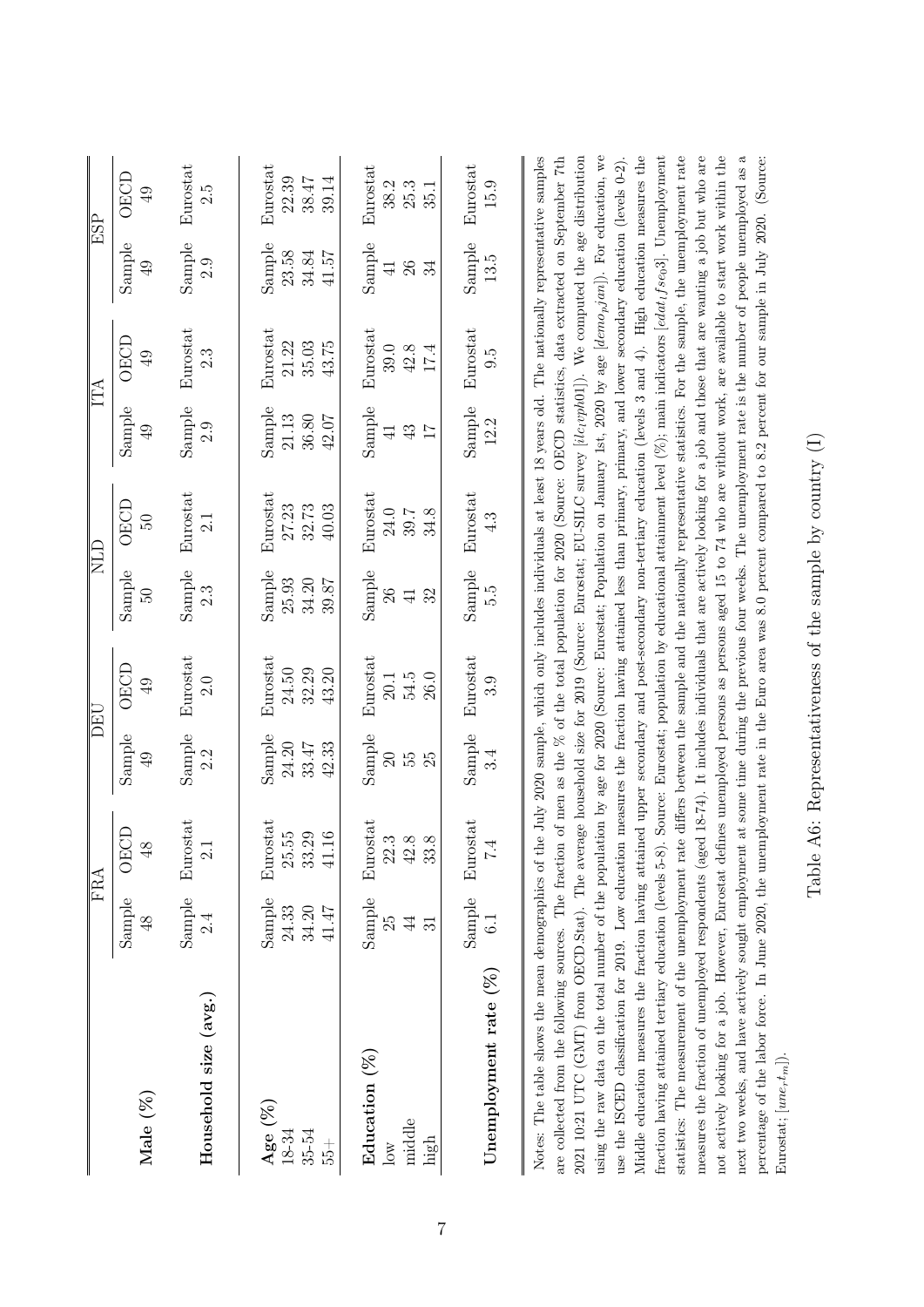|     | Eurostat        | $9.\overline{3}$  |                                                             |                    |                |                  | $9.5$<br>$9.9$<br>$1.3$<br>$1.6$<br>$4.6$    |                 |                        |                  |                     |                 |               |               |                |                    |           |                                                                                                                                                                                                        |
|-----|-----------------|-------------------|-------------------------------------------------------------|--------------------|----------------|------------------|----------------------------------------------|-----------------|------------------------|------------------|---------------------|-----------------|---------------|---------------|----------------|--------------------|-----------|--------------------------------------------------------------------------------------------------------------------------------------------------------------------------------------------------------|
| ESP | Sample          | 9.3               | 9.7                                                         |                    |                |                  | $3.1174$<br>$12.874$                         |                 |                        |                  |                     |                 |               |               |                |                    |           |                                                                                                                                                                                                        |
|     |                 | Noroeste          | Noreste                                                     |                    |                |                  | Comunidad de Madrid<br>Centro<br>Este<br>Sur | Canarias        |                        |                  |                     |                 |               |               |                |                    |           |                                                                                                                                                                                                        |
| ĚÃ  | Eurostat        |                   | 8 0 2 9 2<br>8 9 9 2 1<br>1 1 2 8 1 1                       |                    |                |                  |                                              |                 |                        |                  |                     |                 |               |               |                |                    |           |                                                                                                                                                                                                        |
|     | Sample          | 26.9              | $\begin{array}{c} 18.5 \\ 20.1 \\ 23.2 \\ 11.3 \end{array}$ |                    |                |                  |                                              |                 |                        |                  |                     |                 |               |               |                |                    |           |                                                                                                                                                                                                        |
|     |                 |                   | Nord-Ovest<br>Nord-Est<br>Centro<br>Sud<br>Sud              |                    |                |                  |                                              |                 |                        |                  |                     |                 |               |               |                |                    |           |                                                                                                                                                                                                        |
| ЯH  | Sample Eurostat |                   | $\begin{array}{c} 10.1 \\ 21.1 \\ 47.6 \\ 21.3 \end{array}$ |                    |                |                  |                                              |                 |                        |                  |                     |                 |               |               |                |                    |           |                                                                                                                                                                                                        |
|     |                 | 10.1              | $21.2$                                                      | 50.1               | 18.6           |                  |                                              |                 |                        |                  |                     |                 |               |               |                |                    |           |                                                                                                                                                                                                        |
|     |                 | Noord-Nederland   | Oost-Nederland                                              | West-Nederland     | Zuid-Nederland |                  |                                              |                 |                        |                  |                     |                 |               |               |                |                    |           |                                                                                                                                                                                                        |
|     | Eurostat        | 13.3              | 15.7                                                        | $\frac{3}{4}$      |                | $\frac{8}{2}$    | 2.2                                          | $\frac{15}{20}$ |                        | $\overline{0.6}$ | 21.                 | $\frac{6}{4}$   | $\frac{1}{2}$ | $\frac{8}{4}$ | 2.7            | $\frac{5}{3}$      |           |                                                                                                                                                                                                        |
| DEU | Sample          | 13.3              | 15.9                                                        |                    |                | $0.\overline{8}$ |                                              | 7.5             | $\frac{0}{1}$          | 7.6              | 21.7                |                 | 1.3           | $4.7\,$       | 2.8            | 3.4                | 2.5       |                                                                                                                                                                                                        |
|     |                 | Baden-Württemberg | Bayern                                                      | Berlin             | Brandenburg    | Bremen           | Hamburg                                      | Hessen          | Mecklenburg-Vorpommern | Niedersachsen    | Nordrhein-Westfalen | Rheinland-Pfalz | Saarland      | Sachsen       | Sachsen-Anhalt | Schleswig-Holstein | Thüringen | Notes: The table shows the distribution of the July 2020 sample across each NUTS1 region as identified by the EU against the empirical distribution of the general population (source: Eurostat 2020). |
|     | Eurostat        | 18.2              | 16.1                                                        | 6.1                | $8.0\,$        | 13.2             | 10.7                                         | 11.9            | 12.2                   |                  |                     |                 |               |               |                |                    |           |                                                                                                                                                                                                        |
| FRA | Sample          | 18.7              | 16.8                                                        | $_{6.0}$           | 8.3            | 13.7             | Ξ                                            | 12.7            | 12.6                   |                  |                     |                 |               |               |                |                    |           |                                                                                                                                                                                                        |
|     |                 | lle de France     | <b>Bassin Parisien</b>                                      | Nord-Pas-de-Calais | Est            | Ouest            | Sud-Ouest                                    | Centre-Est      | Méditerranée           |                  |                     |                 |               |               |                |                    |           |                                                                                                                                                                                                        |

Table A7: Representativeness of the sample by country  $(\mathrm{II})$ Table A7: Representativeness of the sample by country (II)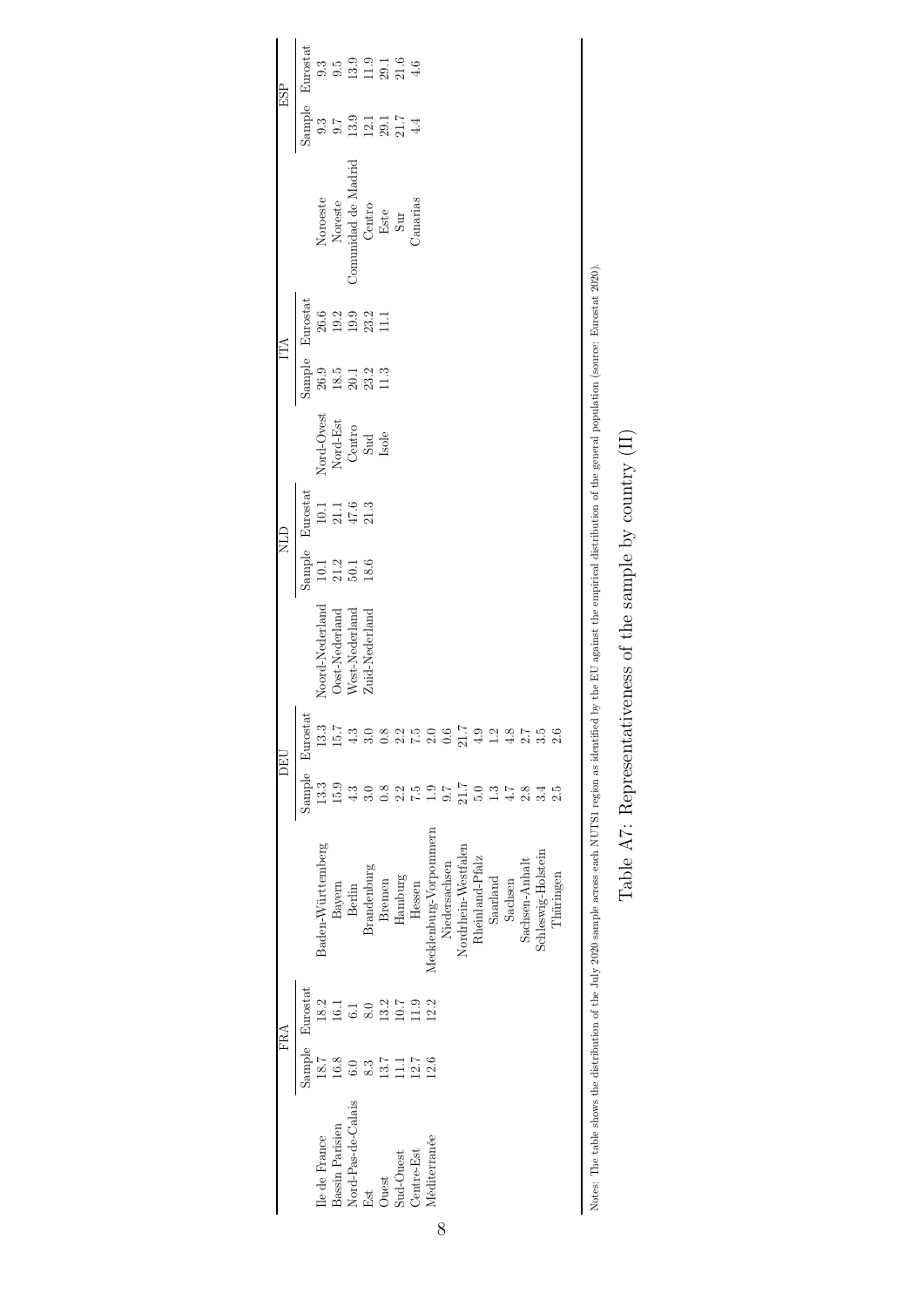|                                                    | Sample | Eurostat |
|----------------------------------------------------|--------|----------|
| Managers                                           | 6.9    | 5.0      |
| Professionals                                      | 14.8   | 20.3     |
| Technicians and associate professionals            | 13.8   | 16.1     |
| Clerical support workers                           | 25.4   | 9.7      |
| Service and sales workers                          | 17.3   | 15.8     |
| Skilled agricultural, forestry and fishery workers | 1.1    | 3.6      |
| Craft and related trades workers                   | 8.6    | 11.5     |
| Plant and machine operators, and assemblers        | 3.8    | 7.5      |
| Elementary occupations                             | 6.8    | 8.4      |
| Armed forces                                       | 1.5    | 0.6      |

Notes: The table shows the employment distribution by occupational group (in  $\%$  of the total employment). The first column reports the distribution for our July 2020 sample, which only includes individuals at least 18 years old. The second column reports the representative sample for the European Union (Source: Eurostat; Q3 2020;  $[lfsq_eisn2]$ ).

Table A8: Employment distribution by occupational group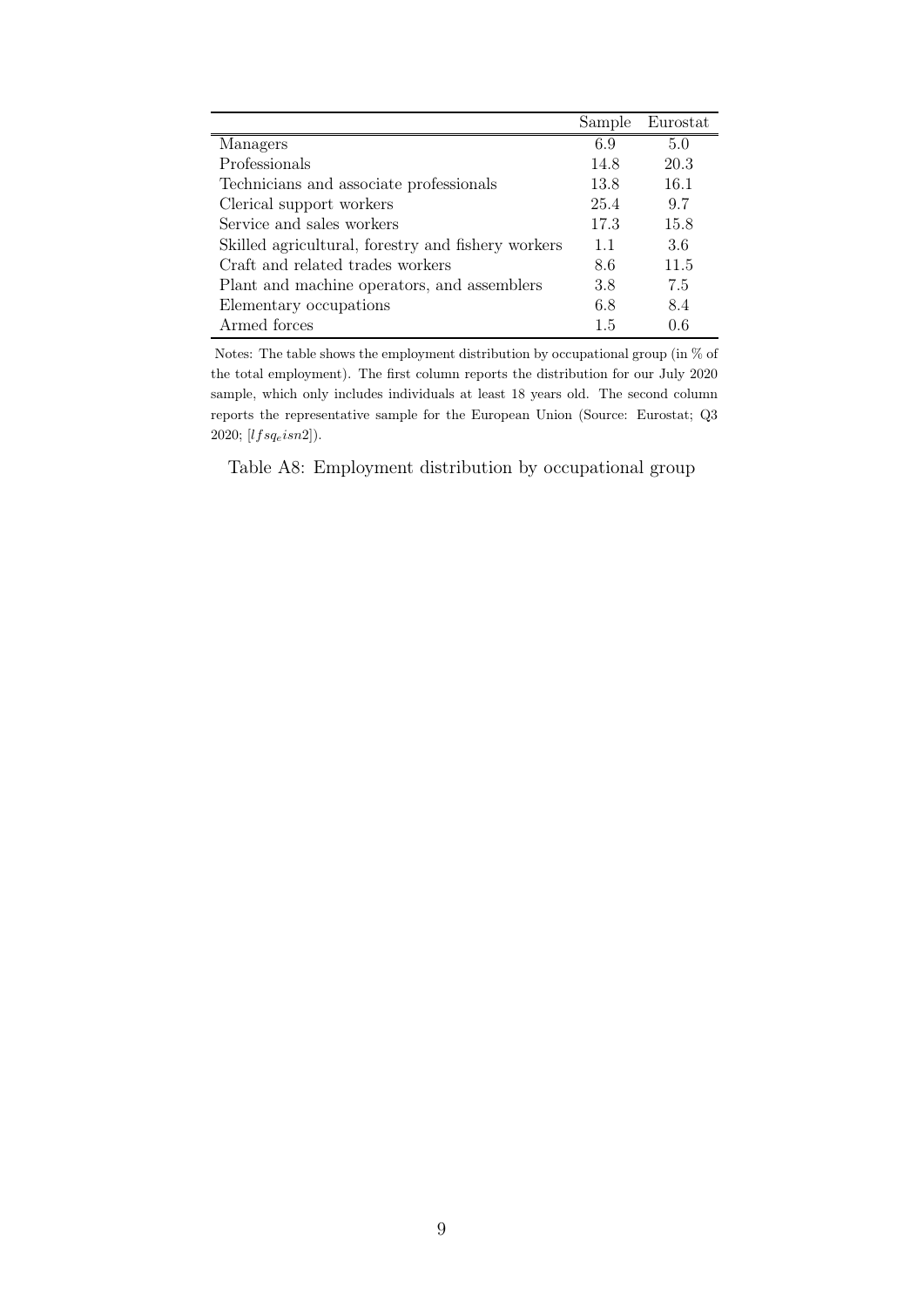

Notes: The low income category represents the first three deciles, the middle income category gathers the next four deciles and the high income category the last three deciles. See Table A4 for the deciles per country. Hence, the empirical distribution of each category in the general population of each country is, respectively, 30, 40 and 30% (Source: OECD equivalized household income distribution on the grounds of family composition; Q3 2020).

Figure A12: Distribution of household income by country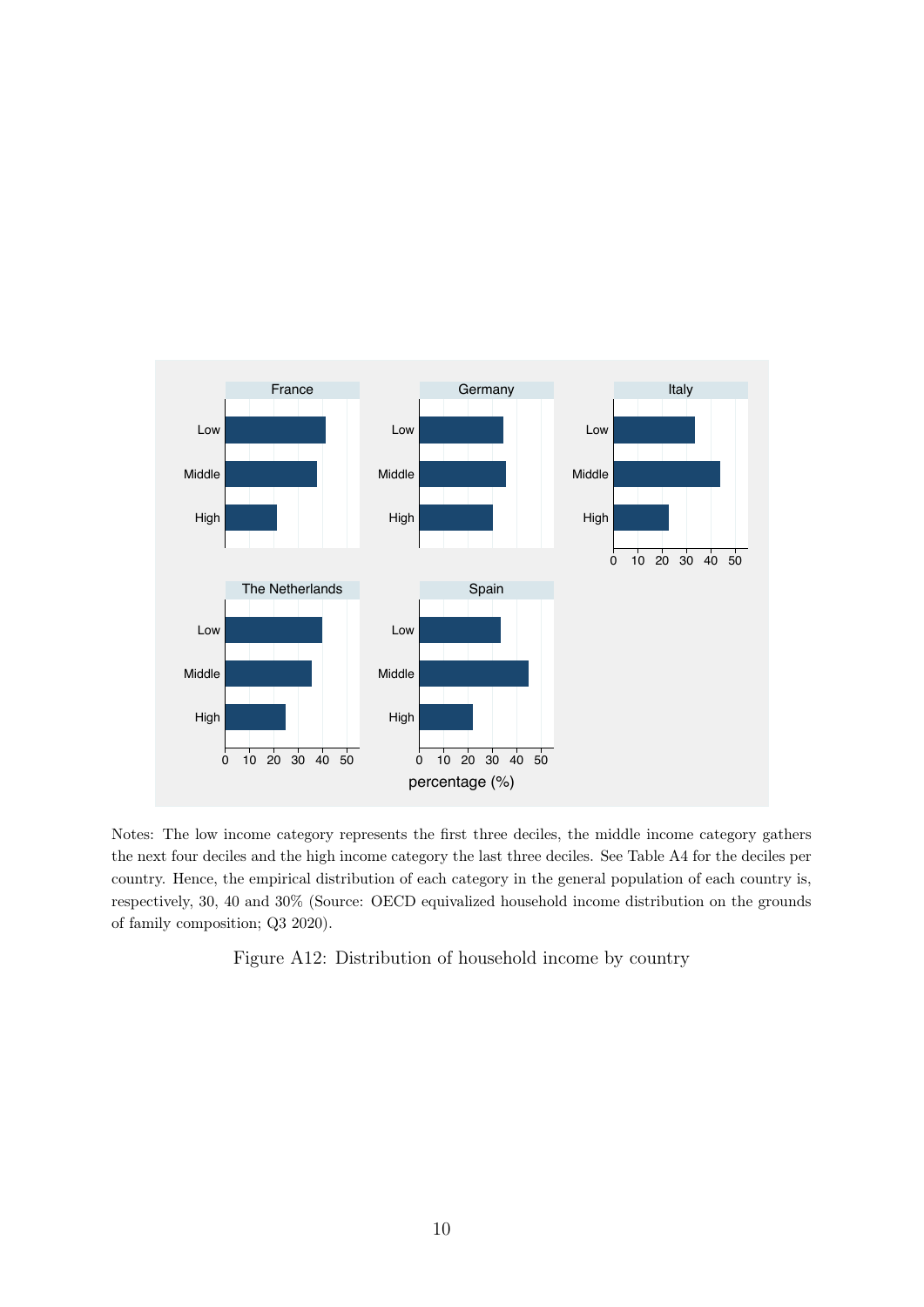## **Additional Results** 3



The survey question is: Compared to before the COVID-19 outbreak, how would you behave? I would use public transports:  $1=$  more often than before;  $2=$  same as before; 3= less often than before; 4= not at all; 5= I never did this before.

Figure A13: Usage of public transports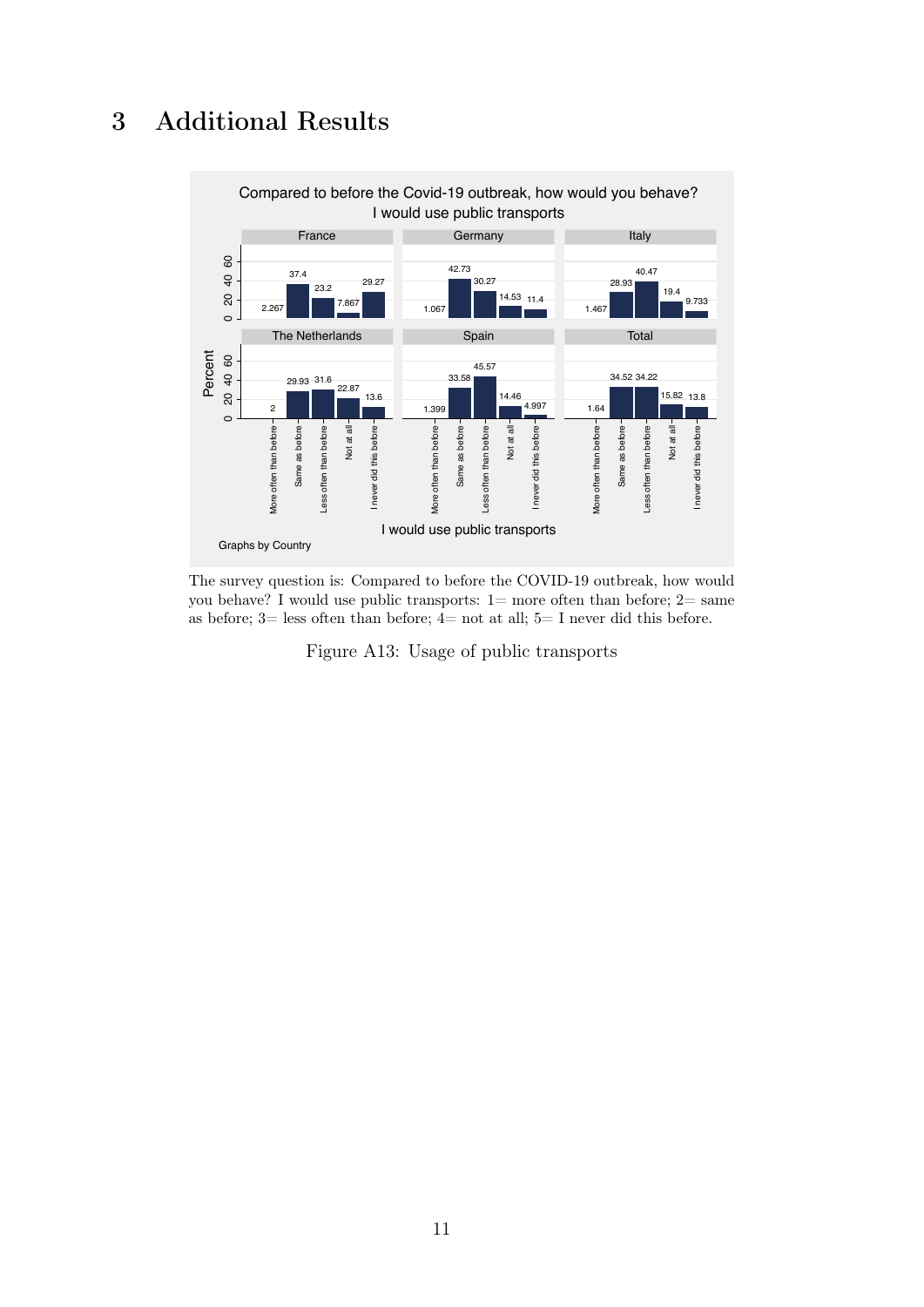

The survey question is: Compared to before the COVID-19 outbreak, how would you behave? I would travel abroad for private reasons:  $1=$  more often than before; 2= same as before; 3= less often than before; 4= not at all; 5= I never did this before. .

Figure A14: Traveling abroad for private reasons



The survey question is: Compared to before the COVID-19 outbreak, how would you behave? I would visit restaurants, bars, and cafes:  $1 =$  more often than before; 2= same as before; 3= less often than before; 4= not at all; 5= I never did this before.

Figure A15: Visiting restaurants, bars, and cafes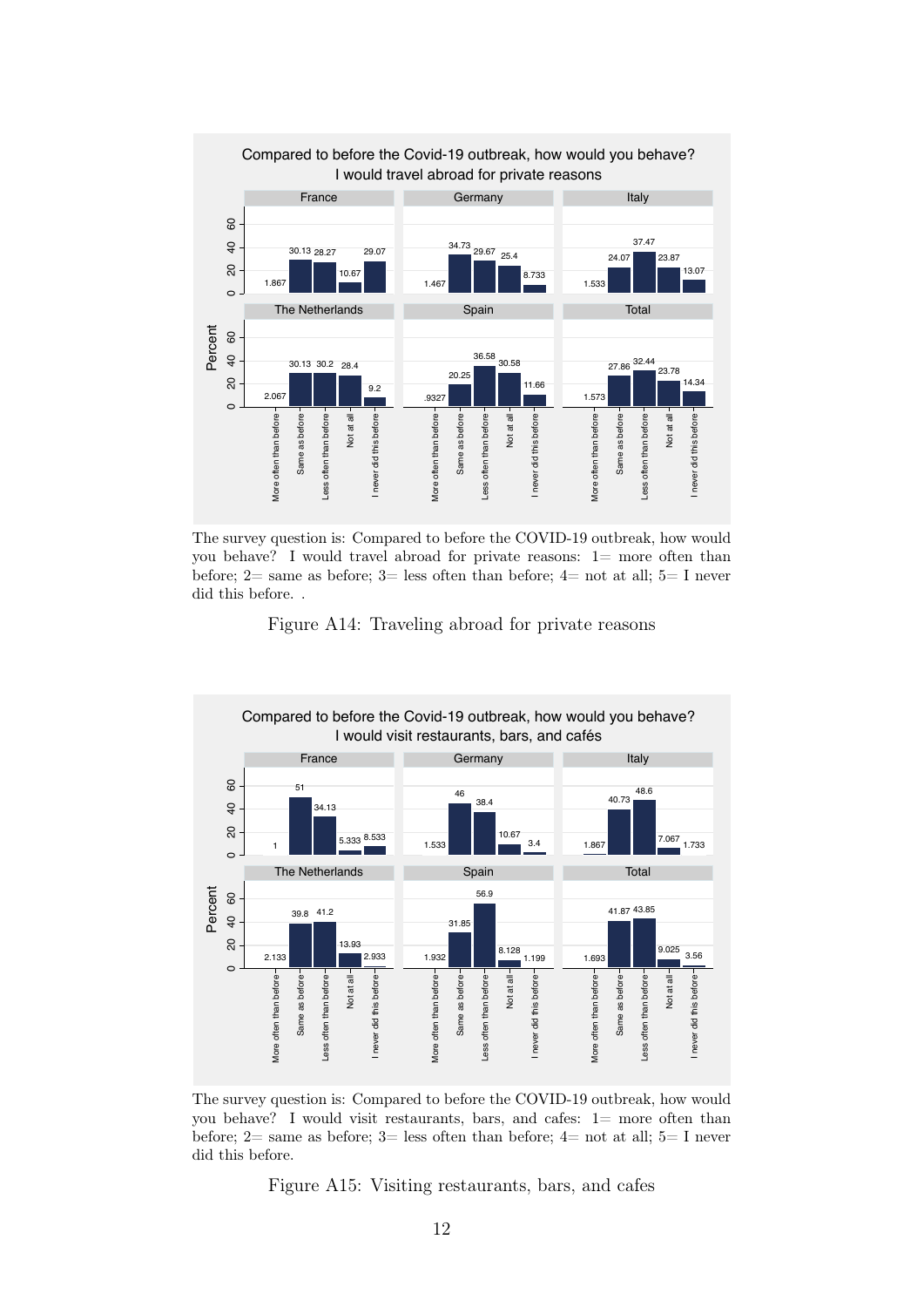

The survey question is: Compared to before the COVID-19 outbreak, how would you behave? I would use services such as hairdressers or beauty salons:  $1 = more$ often than before;  $2=$  same as before;  $3=$  less often than before;  $4=$  not at all;  $5=$  I never did this before. Responses  $=5$  are dropped and dummy created.





The survey question is: Compared to before the COVID-19 outbreak, how would you behave? I would shop in malls or other stores:  $1 =$  more often than before; 2= same as before; 3= less often than before; 4= not at all; 5= I never did this before.

Figure A17: Shopping in malls or other stores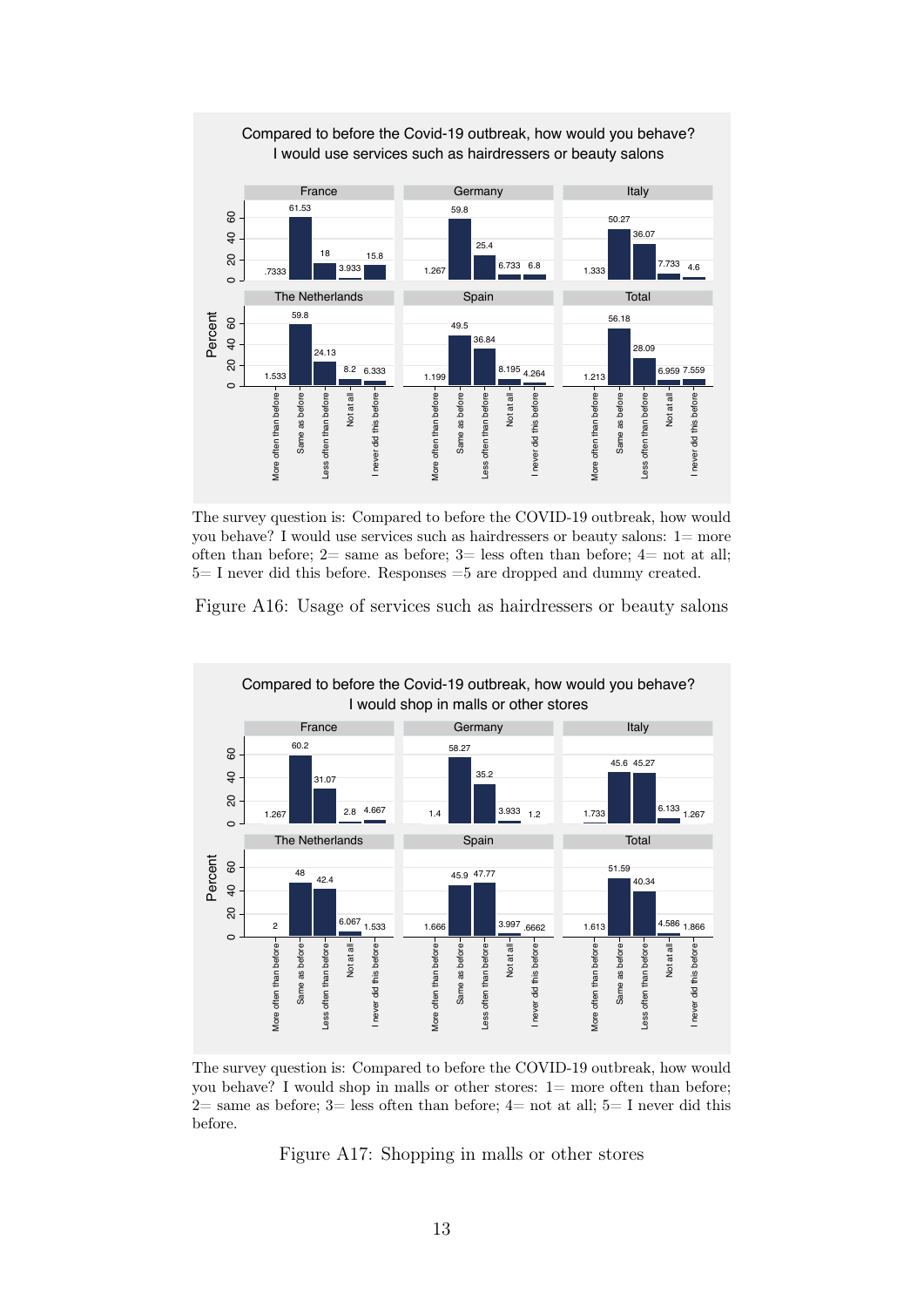|                     |                |          | standard statistics                         |                  | education        |                  |                    | employment statistics |                         |                           |                  | financial statistics |          |
|---------------------|----------------|----------|---------------------------------------------|------------------|------------------|------------------|--------------------|-----------------------|-------------------------|---------------------------|------------------|----------------------|----------|
|                     | $\mathsf{age}$ | male     | hh size                                     | $\log$           | middle           | high             | emp.               | not in                | $\lim$                  | spell of                  | savings          | income               | income   |
| Public transports   |                |          |                                             |                  |                  |                  |                    | H                     | emp.                    | unemp.                    |                  | satisfaction         |          |
| not missing it      | 50.26          | $0.53\,$ | $2.58$                                      | 0.29             | 0.45             | 0.26             | 0.48               | 0.43                  | 0.08                    | 0.21                      | 0.67             | 3.12                 | 5.84     |
| wanting to save     | $40.95$        | 0.53     | 2.94                                        | 0.32             | 0.39             | 0.28             | 0.58               | 0.29                  | 0.13                    | 0.39                      | 0.52             | $2.65\,$             | 5.45     |
| not affordable      | 45.34          | 0.48     | $2.96$<br>$2.64$                            | 0.46             | 0.32             | 0.22             | 0.4                | 0.4                   | 0.2                     | 0.43                      | $0.\overline{3}$ | 2.12                 | 3.84     |
|                     |                |          |                                             |                  |                  |                  |                    |                       |                         |                           |                  |                      |          |
| infection risk      | 51.56          | $0.46$   |                                             | 0.28             | 0.4              | 0.31             | 0.49               | 0.44                  | 0.07                    | 0.24                      | 0.72             | 3.22                 | 6.28     |
|                     |                |          | standard statistics                         |                  | education        |                  |                    | employment statistics |                         |                           |                  | financial statistics |          |
|                     | age            | male     | hh size                                     | $\log$           | middle           | high             | emp.               | not in                | $\overline{\mathbf{u}}$ | spell of                  | savings          | income               | income   |
| Tourism             |                |          |                                             |                  |                  |                  |                    | H                     | emp.                    | unemp                     |                  | satisfaction         |          |
| not missing it      | 53.31          | 0.58     |                                             | 0.27             | 747              | 0.25             | $7\overline{t}$ .0 | 0.48                  | 0.05                    | 0.18                      | $0.72\,$         | 3.28                 | 5.93     |
|                     | 43.34          | $0.52\,$ | $\begin{array}{c} 2.52 \\ 2.85 \end{array}$ | 0.29             |                  | $0.\overline{3}$ |                    |                       | 0.09                    | 0.32                      |                  | 2.85                 | 5.78     |
| wanting to save     |                |          |                                             |                  | 0.4              |                  | $0.62\,$           | 0.29                  |                         |                           | $0.66\,$         |                      |          |
| not affordable      | 48.71          | 0.45     | 2.63                                        | 0.38             | 0.42             | 0.2              | 0.41               | 0.45                  | 0.14                    | 0.39                      | 0.39             | 2.16                 | $4.51\,$ |
| infection risk      | 52.25          | 0.45     | 2.6                                         | 0.26             | 0.41             | 0.33             | 65.0               | 0.45                  | 0.06                    | 0.21                      | 0.76             | 3.39                 | 6.53     |
|                     |                |          | standard statistics                         |                  | education        |                  |                    | employment statistics |                         |                           |                  | financial statistics |          |
|                     | age            | male     | hh size                                     | $_{\rm low}$     | middle           | high             | emp.               | not in                | $\lim$                  | $\operatorname{spell}$ of | savings          | income               | income   |
| Services            |                |          |                                             |                  |                  |                  |                    | H                     | emp.                    | unemp.                    |                  | satisfaction         |          |
| not missing it      | 48.32          | 0.49     | 2.68                                        | 0.31             | 0.45             | 0.24             | $0.49$             | 0.44                  | 0.07                    | 0.23                      | $0.68\,$         | 3.08                 | 5.59     |
| wanting to save     | 43.54          | $0.46$   | 3.01                                        | 0.37             | 0.36             | 0.28             | 0.56               | 0.32                  | 0.11                    | 0.36                      | 0.58             | 2.64                 | 5.42     |
| not affordable      | 46.82          | 0.33     |                                             | 0.4              |                  | 0.22             | 0.38               | 0.45                  | 0.17                    | 0.41                      |                  | 2.02                 | 4.2      |
| infection risk      | $51.07$        | 0.44     | $2.6$<br>2.71                               | 0.31             | $0.38$<br>$0.39$ | $0.\overline{3}$ | $0.49$             | 0.43                  | 0.08                    | 0.25                      | $0.32$<br>$0.7$  | 3.12                 | 6.14     |
|                     |                |          |                                             |                  |                  |                  |                    |                       |                         |                           |                  |                      |          |
|                     |                |          | standard statistics                         |                  | education        |                  |                    | employment statistics |                         |                           |                  | financial statistics |          |
|                     | age            | male     | hh size                                     | $\log$           | middle           | high             | emp.               | not in                | $\frac{1}{2}$           | $\operatorname{spell}$ of | savings          | income               | income   |
| Hospitality         |                |          |                                             |                  |                  |                  |                    | H                     | emp.                    | unemp.                    |                  | satisfaction         |          |
| not missing it      | 51.97          | 0.53     | 2.57                                        | 0.29             | $0.46\,$         | 0.25             | $0.46$             | 0.48                  | 0.06                    | 0.19                      | $\overline{C}$   | 3.23                 | 5.82     |
|                     |                |          |                                             |                  |                  |                  |                    |                       |                         |                           |                  |                      |          |
| wanting to save     | 44.2           | 0.46     | $2.81\,$                                    | 0.34             | 0.39             | 0.26             | 0.56               | 0.34                  | $\overline{0}$ .        | 0.35                      | 0.59             | $2.71\,$             | 5.38     |
| not affordable      | 49.11          | 0.41     | 2.63                                        | 0.4              | 0.41             | 0.19             | 0.38               | 0.45                  | 0.17                    | 0.38                      | $0.36\,$         | 2.09                 | 4.3      |
| infection risk      | 52.36          | 0.45     | $2.6$<br>$2.77$                             | 0.29             | 0.38             | 0.33             | 0.48               | $0.46$                | 0.06                    | $0.22$<br>$0.28$          | 0.56             | 3.32                 | 6.29     |
| online alternatives | 40.22          | 0.48     |                                             | 0.25             | 0.42             | 0.33             | 0.58               | 0.32                  | 0.11                    |                           |                  | 2.69                 | $5.65$   |
|                     |                |          |                                             |                  |                  |                  |                    |                       |                         |                           |                  |                      |          |
|                     |                |          | standard statistics                         |                  | education        |                  |                    | employment statistics |                         |                           |                  | financial statistics |          |
|                     | age            | male     | hh size                                     | $\log$           | middle           | high             | emp.               | not in                | $\rm \dot{H}$           | spell of                  | savings          | income               | income   |
| Retail              |                |          |                                             |                  |                  |                  |                    | $\mathbb{H}$          | emp.                    | unemp.                    |                  | satisfaction         |          |
| not missing it      | 51.97          | 0.46     | $2.58$<br>$2.89$                            | 0.26             | 0.44             | $0.\overline{3}$ | 0.49               | 0.46                  | 0.05                    | 0.19                      | $\angle 0$       | 3.19                 | 5.96     |
| wanting to save     | 43.07          | 0.49     |                                             | 0.33             | 0.39             | 0.28             | 0.56               | $0.\overline{3}$      | 0.13                    | 0.35                      | 0.55             | 2.68                 | 5.52     |
| not affordable      | 46.1           | $0.36\,$ | 2.77                                        | 0.42             | $0.37\,$         | 0.21             | 0.35               | $0.46$ 0.47           | 0.19                    | $0.45\,$                  | 0.32             | $1.92\,$             | 4.12     |
| infection risk      | 52.28          | 0.42     | $2.57$<br>$2.84$                            | $0.\overline{3}$ | 0.39             | 0.31             | <b>LF:0</b>        |                       | $0.06$<br>$0.06$        | 0.22                      | $0.71$<br>0.71   | 3.27                 | 6.19     |
| buy more online     | 45.37          | 0.42     |                                             | 0.26             | 0.42             | 0.32             | 0.6                | 0.34                  |                         | 0.24                      |                  | 3.12                 | 6.09     |

Table A9: Descriptive socio-economic household statistics by sector and by reason for consumption reduction

Table A9: Descriptive socio-economic household statistics by sector and by reason for consumption reduction